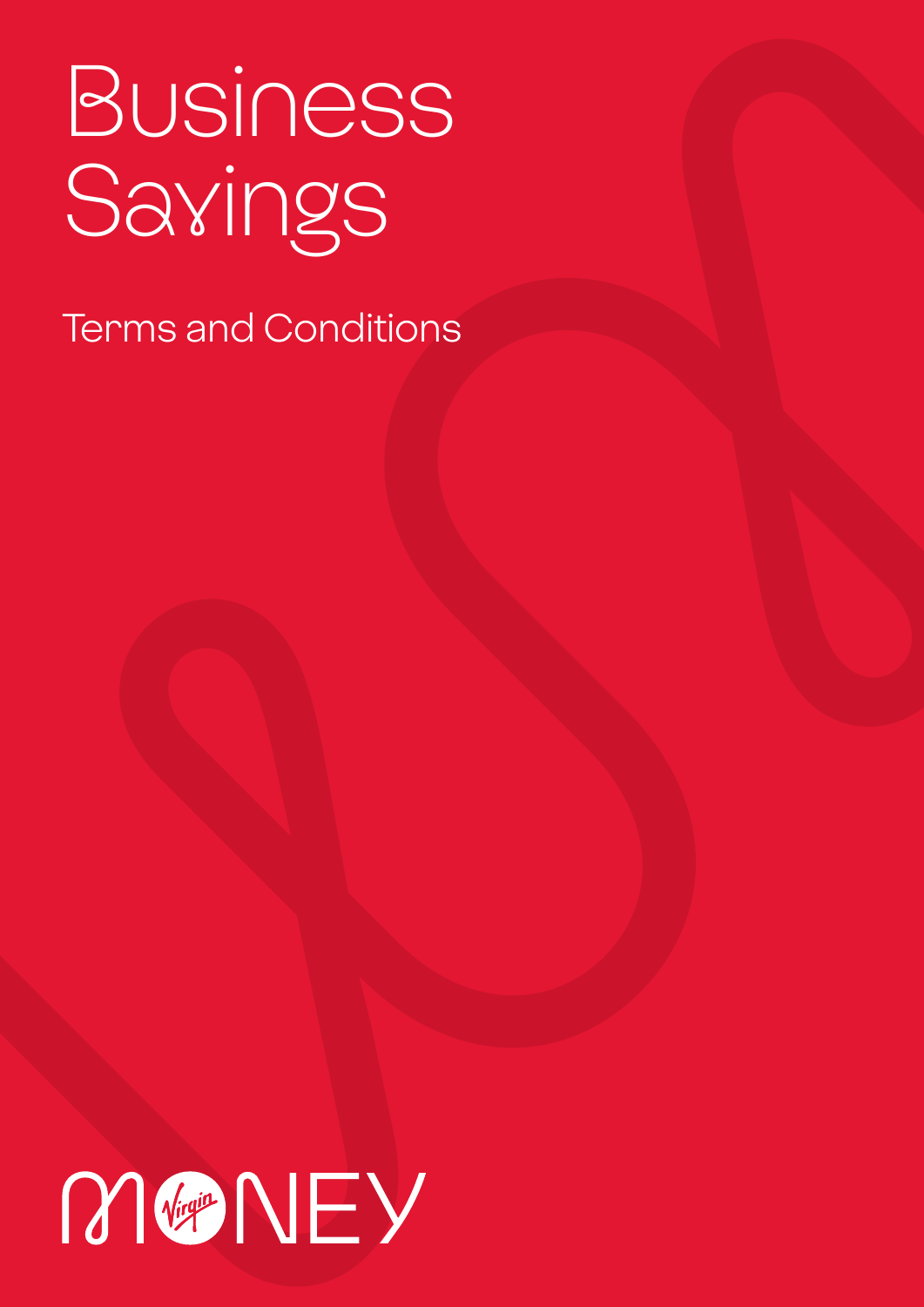### Introduction

Here are the terms and conditions of your Virgin Money Business Savings Account. Together with your Key product information sheet with Summary box, they make up our agreement with you. This agreement will continue until your account is closed.

These terms and conditions won't be the most exciting thing you'll read today, but they may be the most important. So please take some time to read through them (a cup of strong coffee may help).

If you need extra copies at any time, just ask in Store or go online. And just so you know, if anything in here is different to the information in your Key product information sheet with Summary box, it's the Key product information sheet with Summary box that takes priority.

Where a term has a particular meaning, it's explained in the section headed 'meanings'.

Your Key product information sheet with Summary box will tell you whether you have a payment or non-payment account and whether it's an online, access or notice account.

## Can I get this in a different format?

Of course. If you need this in another format (e.g. braille, large print or audio) please just let us know: By email: **disability.awareness@virginmoney.com** By phone: **0191 279 5300**\*

#### **Finding things tough to get your head around?**

Don't worry, we're happy to take a bit more time to explain things if that would help. Just call us on **0345 606 7687\*** and chat to one of our team.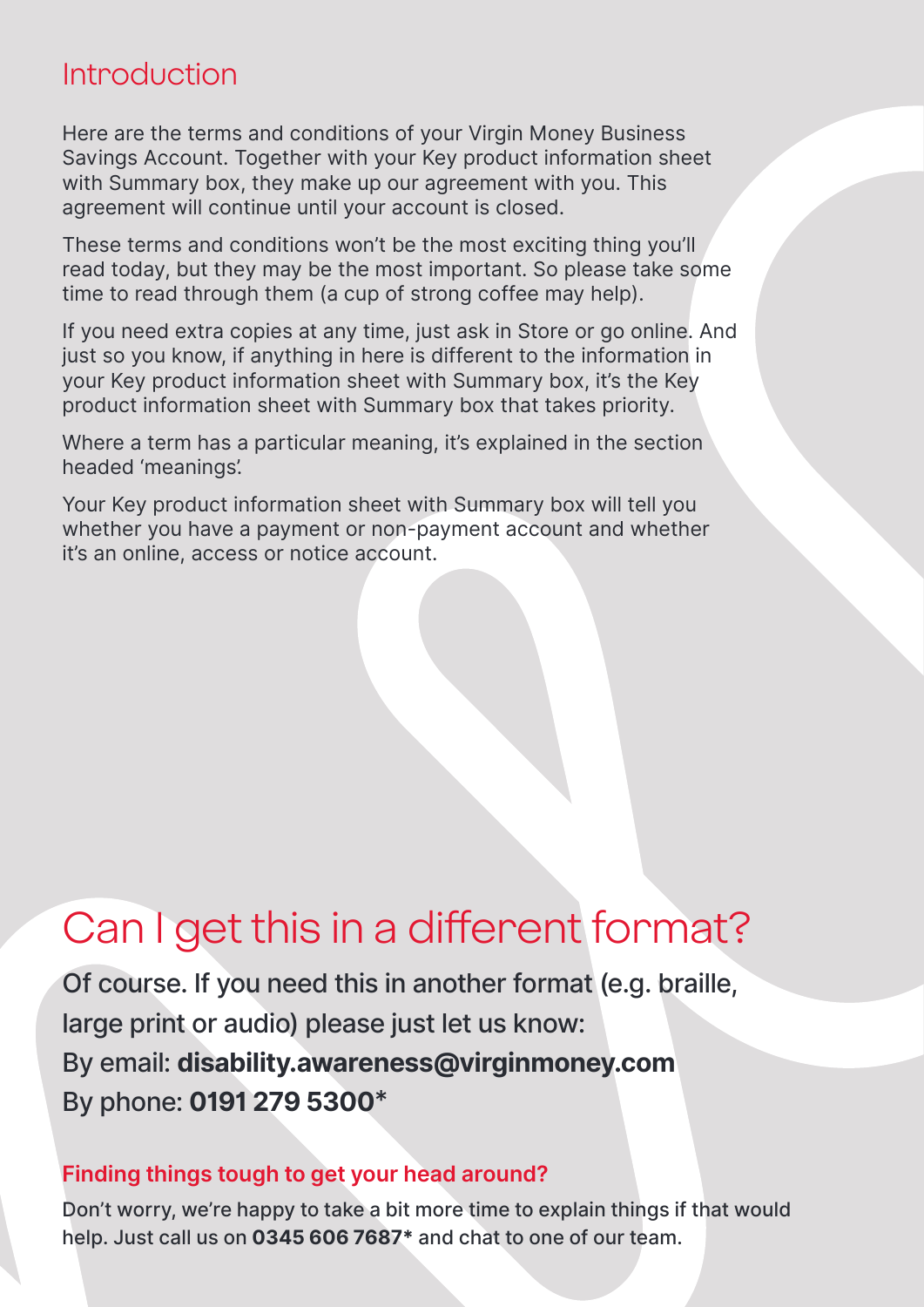## **Meanings**

#### In these terms and conditions

| Term                                                            | <b>Definition</b>                                                                                                                                                                                                                                                                                                                                                                                                                                                                        |  |
|-----------------------------------------------------------------|------------------------------------------------------------------------------------------------------------------------------------------------------------------------------------------------------------------------------------------------------------------------------------------------------------------------------------------------------------------------------------------------------------------------------------------------------------------------------------------|--|
| <b>Account Signatory</b>                                        | Any person(s) authorised by you to operate and<br>transact on the account and must include:<br>(i) in the case of a partnership, two principal<br>partners; or<br>(ii) in the case of a sole trader, the sole trader (plus<br>an additional person if you choose); or<br>(iii) in the case of a limited liability partnership,<br>two members; or<br>(iv) in the case of a private or public limited company, a<br>minimum of one director (plus an additional person<br>if you choose). |  |
| <b>BACS</b>                                                     | Bankers' Automated Clearing Service.                                                                                                                                                                                                                                                                                                                                                                                                                                                     |  |
| <b>Bank of England Base Rate</b>                                | The Bank of England official dealing rate (the Official<br>Bank Rate) as set by the Monetary Policy Committee.                                                                                                                                                                                                                                                                                                                                                                           |  |
| <b>Business</b>                                                 | The business carried on by you, or, where context<br>allows, means you.                                                                                                                                                                                                                                                                                                                                                                                                                  |  |
| <b>CHAPS</b>                                                    | Clearing House Automated Payment Systems.                                                                                                                                                                                                                                                                                                                                                                                                                                                |  |
| <b>Electronic transfer</b>                                      | Any funds transfer by CHAPS or Faster Payments.                                                                                                                                                                                                                                                                                                                                                                                                                                          |  |
| Key product information sheet with<br><b>Summary box (KPIS)</b> | The specific leaflet for each product we offer, setting<br>out specific features of that product.                                                                                                                                                                                                                                                                                                                                                                                        |  |
| Nominated account                                               | The UK bank account in the Business name which you<br>nominate to receive certain payments from your account<br>(or as amended by you).                                                                                                                                                                                                                                                                                                                                                  |  |
| Non-payment account                                             | Please see your KPIS for further details.                                                                                                                                                                                                                                                                                                                                                                                                                                                |  |
| <b>Notice period</b>                                            | Any minimum period of days' notice you must give for<br>withdrawals or closure explained in the KPIS.                                                                                                                                                                                                                                                                                                                                                                                    |  |
| <b>Our Main Office</b>                                          | 30 St Vincent Place, Glasgow, G1 2HL.                                                                                                                                                                                                                                                                                                                                                                                                                                                    |  |
| <b>Payment account</b>                                          | Please see your KPIS for further details.                                                                                                                                                                                                                                                                                                                                                                                                                                                |  |
| <b>Personalised security feature</b>                            | Any security feature or device relating to your account that's<br>specific to you or your Account Signatory such as a password.                                                                                                                                                                                                                                                                                                                                                          |  |
| <b>Working days</b>                                             | Also referred to as business days are Monday to Friday<br>excluding bank holidays. A Saturday and Sunday may be<br>a working day depending on how you make or receive<br>a payment.                                                                                                                                                                                                                                                                                                      |  |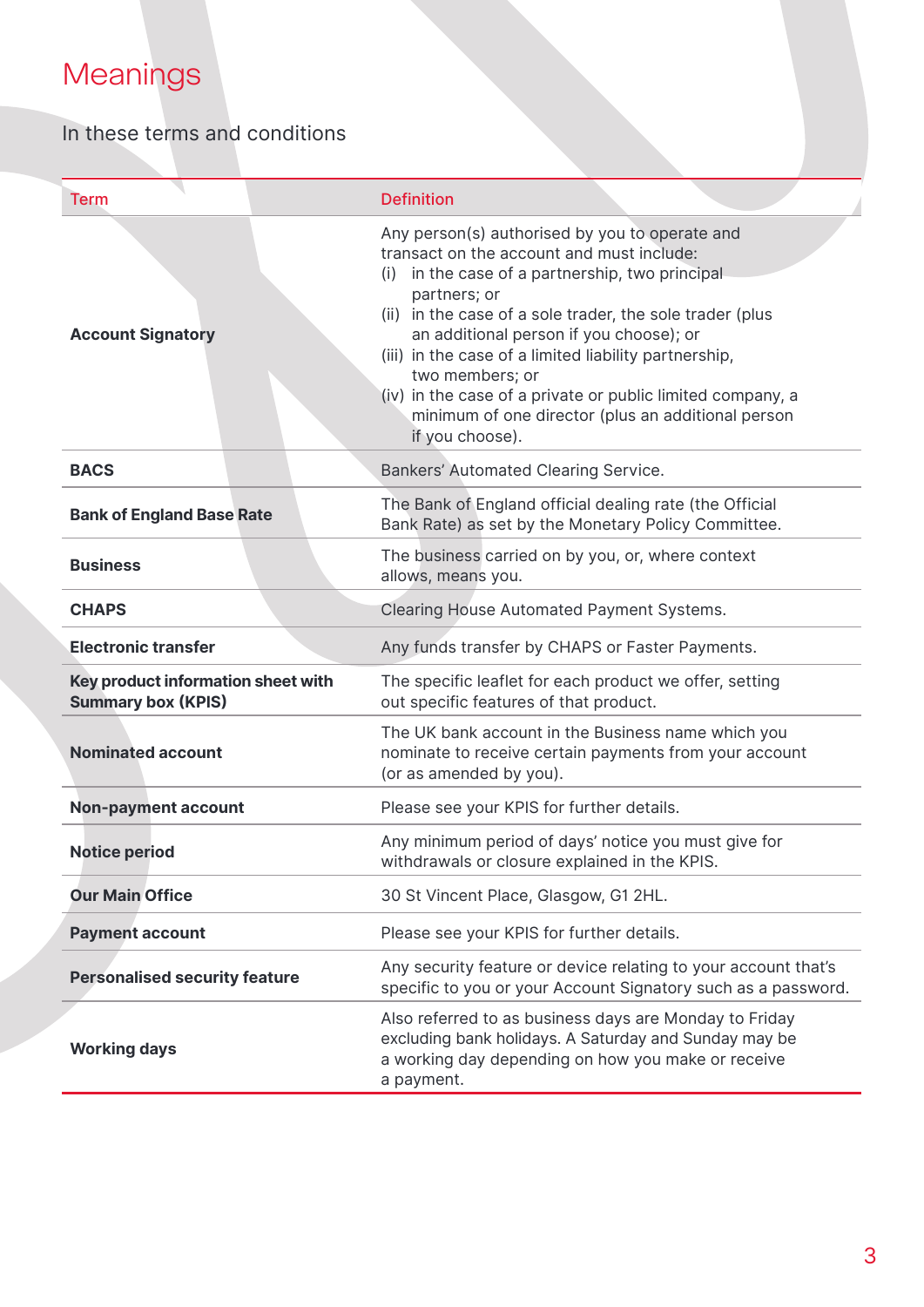| <b>Term</b>                  | <b>Definition</b>                                                                                                                                                                                                                                                                                                                                                                                                                                                          |  |
|------------------------------|----------------------------------------------------------------------------------------------------------------------------------------------------------------------------------------------------------------------------------------------------------------------------------------------------------------------------------------------------------------------------------------------------------------------------------------------------------------------------|--|
| <b>You or Account holder</b> | The account holder(s) for the account and includes<br>in particular:<br>in the case of a partnership, the firm and the<br>(i)<br>individual partners of the firm (in their separate<br>capacities as partners and individuals); or<br>(ii) in the case of a sole trader, the sole trader; or<br>(iii) in the case of a limited liability partnership,<br>the limited liability partnership; or<br>(iv) in the case of a private or public limited company,<br>the company. |  |
| Your registered address      | The address where your business is registered. This may be<br>the same as your trading address and may be used for your<br>correspondence.                                                                                                                                                                                                                                                                                                                                 |  |
| Your trading address         | Your principal trading address. This may be used for<br>your correspondence.                                                                                                                                                                                                                                                                                                                                                                                               |  |
| We, Us, or Our               | Clydesdale Bank PLC (trading as Virgin Money)<br>and includes our successors and assigns.                                                                                                                                                                                                                                                                                                                                                                                  |  |

Words and expressions in the singular will, where applicable, include the plural and the reverse will also apply.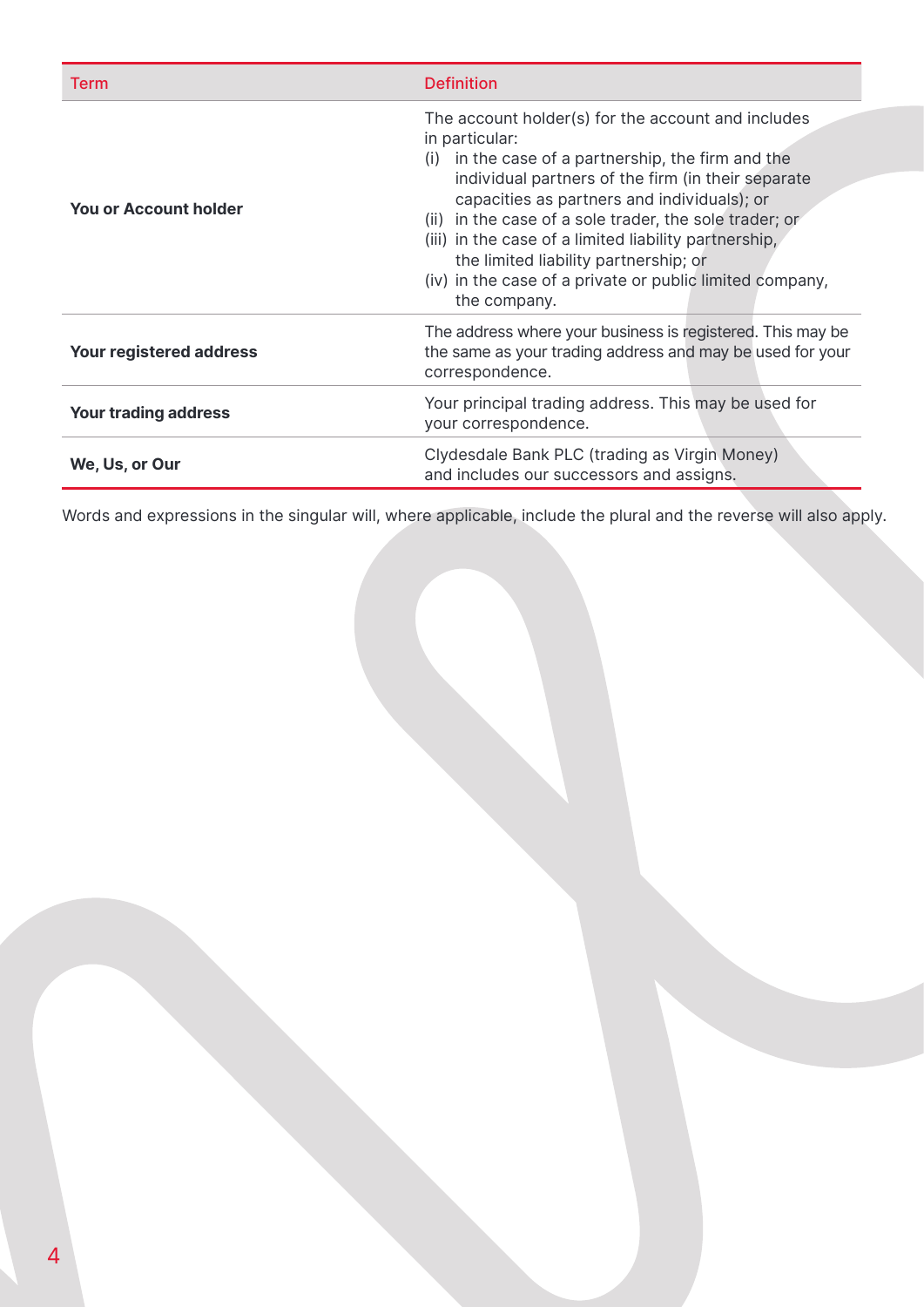## **Contents**

| 1.  | Who provides my account?                                                         | Page 6  |
|-----|----------------------------------------------------------------------------------|---------|
| 2.  | Who can operate the account?                                                     |         |
| 3.  | How do I pay money into my account?                                              |         |
| 4.  | How do I take money out of my account?                                           |         |
| 5.  | How do I take money out if I have a notice account?                              | Page 7  |
| 6.  | How do I check the account and how will Virgin Money stay in<br>touch with me?   |         |
| 7.  | What things might affect the account?                                            | Page 8  |
| 8.  | What interest rates and tax apply?                                               | Page 9  |
| 9.  | What are the charges?                                                            |         |
|     | 10. Can the terms and conditions, interest rates or charges be<br>changed?       |         |
| 11. | How do I keep the account safe?                                                  | Page 10 |
|     | 12. What if the account isn't used or Virgin Money is unable to<br>contact me?   | Page 11 |
|     | 13. When can Virgin Money close the account?                                     |         |
|     | 14. When can I close the account?                                                | Page 12 |
|     | 15. What if there is an unauthorised or defective transaction on the<br>account? |         |
|     | 16. Who is responsible for any loss on the account?                              |         |
| 17. | Can my money be used to repay other debts?                                       | Page 13 |
| 18. | What is the governing law?                                                       |         |
|     | 19. How does Virgin Money handle questions and complaints?                       |         |
|     | 20. Who is Virgin Money regulated by?                                            |         |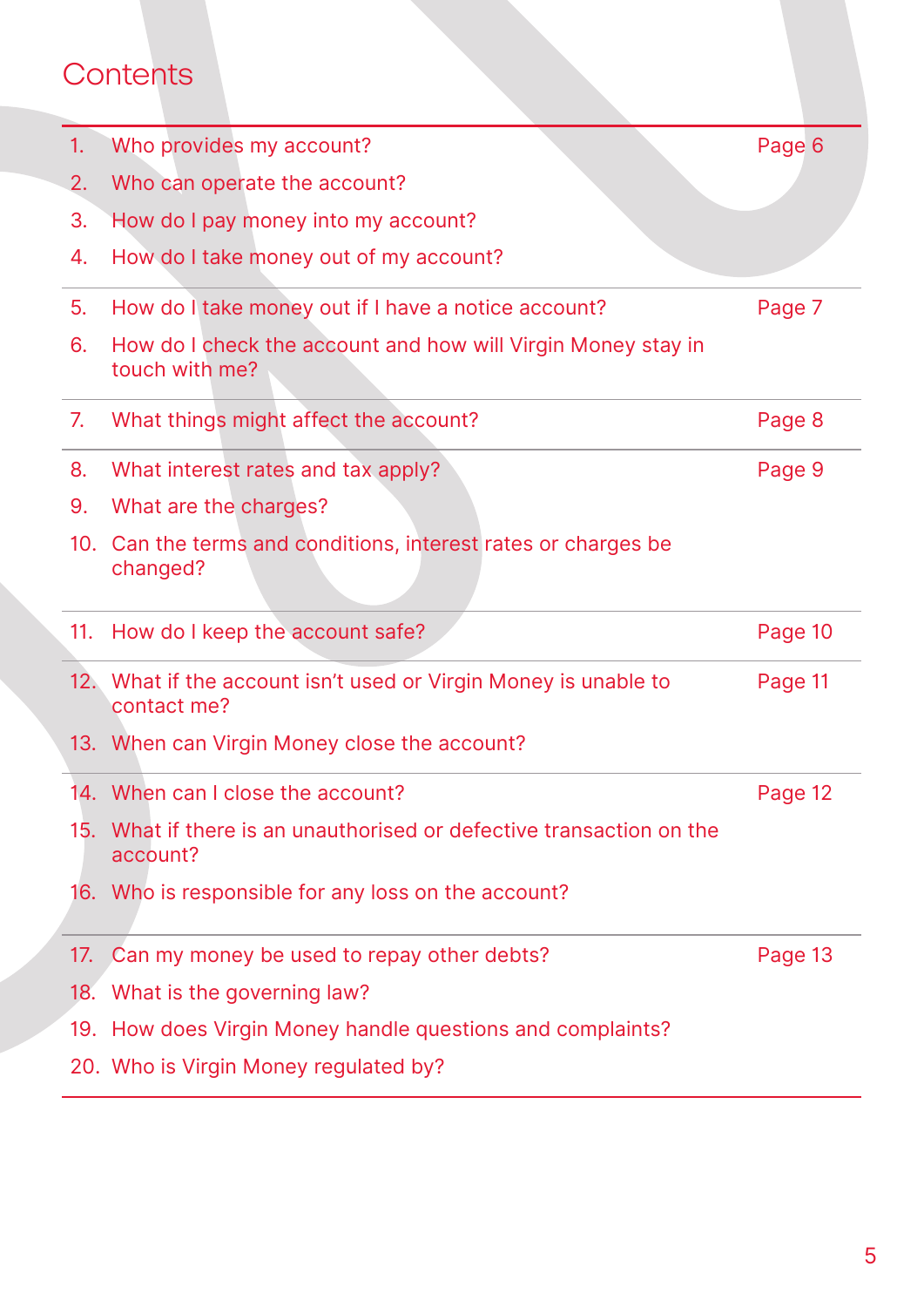#### **1. Who provides my account?**

1.1 Your account is provided by Clydesdale Bank PLC (trading as Virgin Money).

#### 1.2 **Our Main Office:**

30 St Vincent Place, Glasgow, G1 2HL

**Website:** virginmoney.com

**Phone:** 0345 606 7687\* or +44 191 279 3244 if phoning from abroad.

#### **2. Who can operate the account?**

- 2.1 When you open your account, you'll name up to two Account Signatories. By appointing those Account Signatories, you're authorising each of them to give us instructions to operate the account, including making withdrawals to your nominated account.
- 2.2 We'll act on the instructions of either of your Account Signatories. It's your responsibility to inform us if either of your Account Signatories changes or if either of them is no longer permitted to operate the account.
- 2.3 We can stop your use of online banking temporarily if we have reasonable concerns about the security of the account – please see condition 7.2 for further information.
- 2.4 Just so you know, we do sometimes turn down applications for an account (but we'll let you know if we do).

#### **3. How do I pay money into my account?**

- 3.1 You can pay money into your account by:
	- $\triangleright$  electronic transfer:
	- BACS; or
	- $\geq$  transferring money from another business account with us (subject to any restrictions in the terms and conditions that apply to that account).
- 3.2 All payments into your account must be in pounds sterling.

#### 3.3 **Electronic transfer & BACS**

- $\geq$  You can transfer money into your account by electronic transfer from another UK business account. It will be credited to your account and available for withdrawal on the day it's received by us.
- $\triangleright$  We may be asked by another bank to return a payment that has been paid into your account by mistake. If we reasonably believe this to be the case, we'll return it. We may be required by law to pass on information about you to the other bank. We'll always try to contact you first but, if we can't, we'll let you know as soon as possible afterwards.

#### **4. How do I take money out of my account?**

- 4.1 You can only take money out of your account by your Account Signatory instructing a withdrawal online or as explained at condition 4.3.
- 4.2 Withdrawals can only be made by electronic transfer to your nominated account (subject to the terms and conditions of that other account) using your online password and security information – please see your KPIS for specific instructions.
- 4.3 If your account is an online payment account, you can also make a withdrawal by giving us instructions through a 'permitted third party provider'. A permitted third party provider is an account information or payment initiation service provider that's authorised to provide the service in the UK. There are two types of permitted third party providers. They can't do anything with your account before you register with them and give them permission.

**An account information service provider** can combine information about your savings accounts with information about other accounts and put this in one place for you to see (but only if you ask them to).

**A payment initiation service provider** can send money to your nominated account for you so you don't have to do it through Online Service (but only if you ask them to).

- 4.4 You can only make a withdrawal if you have enough money in your account. Withdrawals are subject to any minimum and maximum amounts set out in the KPIS.
- 4.5 You must check the sort code and account number for the nominated account are correct before making the withdrawal.
- 4.6 If you make a withdrawal from your account we will, at your request, let you know:
	- $\triangleright$  the maximum time it takes us to make the withdrawal; and
	- $\rightarrow$  any charges you need to pay.

#### 4.7 **Electronic transfers & BACS**

- $\geq$  If you've asked us to make a withdrawal straightaway (whether requested directly by an Account Signatory or through a permitted third party provider), you won't be able to cancel your instruction. If the withdrawal date is in the future, you can cancel it at any time up to 5pm on the working day before the withdrawal is due to be made, but not after that.
- $\geq$  To make a withdrawal you will need to confirm the sort code and account number of your nominated account. For your security, we may get in touch to confirm details relating to your withdrawal before releasing the money. If you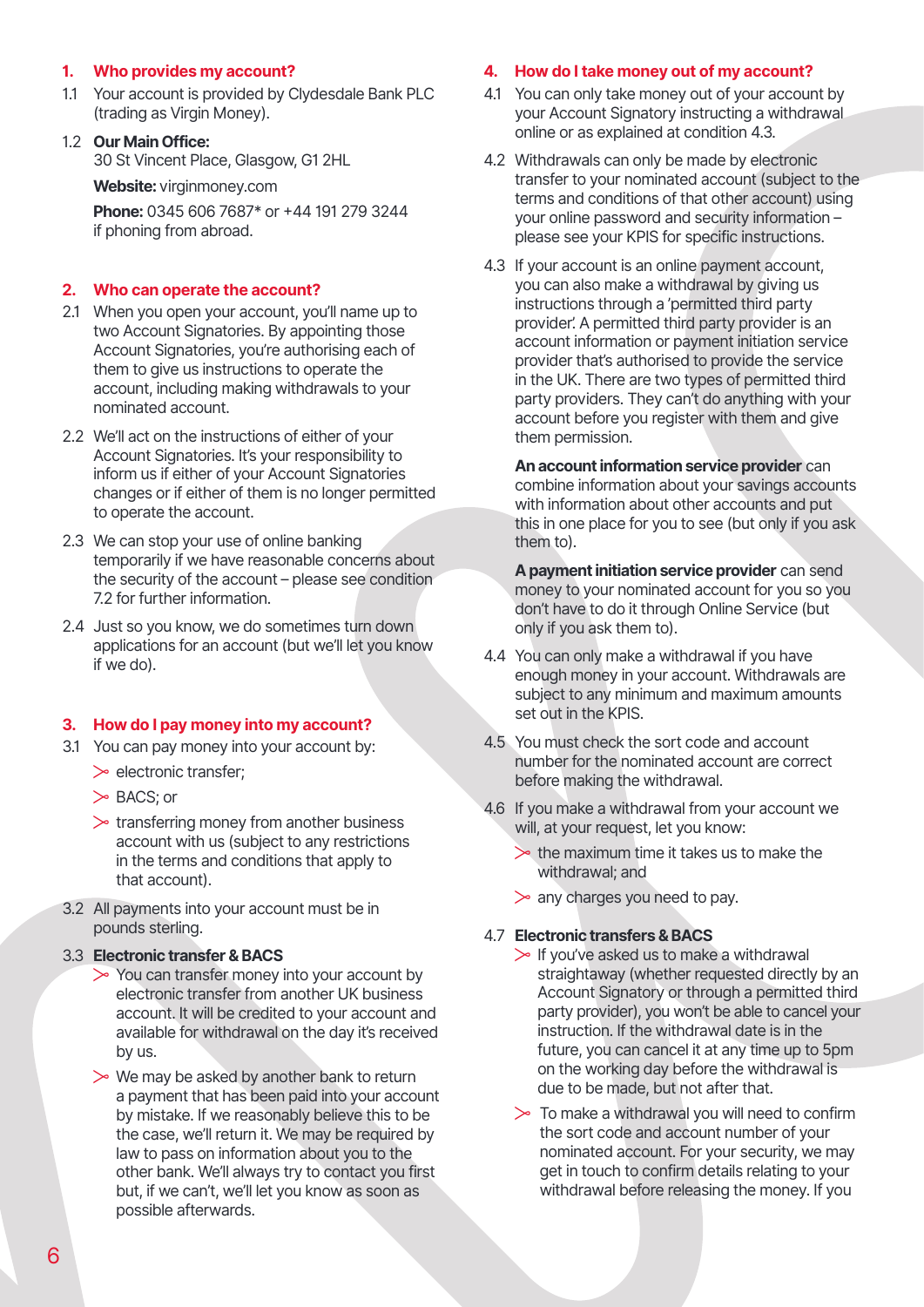provide the wrong details, we won't be liable but we will try to recover the money. If you ask us to, we will give you all the information we're allowed to by law to help you get the money repaid. All electronic transfers will be processed at Jubilee House, Gosforth, Newcastle upon Tyne, NE3 4PL.

- $\triangleright$  If possible and unless you ask us otherwise, we'll make your withdrawal by Faster Payments. This means it will leave your account on the same day or on an agreed date in the future. The money should reach your nominated account within a few hours, but no later than the end of the next working day (or, for future dated payments, no later than the end of the agreed date).
- $\triangleright$  If you request a CHAPS transfer before 5pm on a working day, we'll make the withdrawal from your account on that day or on any future date you request. The minimum amount for a CHAPS transfer is £250. The withdrawn money should reach your nominated account by close of business on the same working day it's sent and, for future dated payments, on the date you have requested. Instructions received after 5pm, or on a non-working day, will be processed the next working day. There will be no charge for this service.

#### 4.8 **Can Virgin Money refuse to carry out a withdrawal instruction?**

We can refuse to carry out your withdrawal instruction, but we'll let you know as soon as possible by phone, email or post. If we can and the law allows, we'll explain why and whether you can do anything to solve the problem.

- 4.9 We'll refuse to act on an instruction if we believe:
	- $\geq$  it was not given by an Account Signatory (whether directly or through a permitted third party provider);
	- $\triangleright$  it was not clear;
	- $\geq$  it might cause us to break the law (such as where we have a reasonable suspicion that the funds are the proceeds of crime); or
	- $\triangleright$  your account is being used for an illegal purpose.
- 4.10 We may prevent a permitted third party provider from accessing your account if we think their request may be unauthorised or fraudulent. If we can identify them, we'll let you know as soon as possible by phone, email or post unless the law prevents us from doing so or we believe it would compromise our security measures.

#### **5. How do I take money out if I have a notice account?**

- 5.1 If your account requires you to give notice before making a withdrawal or closing it, please contact us on the details set out in the KPIS.
- 5.2 You must provide the required number of days' notice before making a withdrawal or closing your account.

For some notice accounts, you can make a withdrawal or close the account without providing the required number of days' notice. If you do, you'll lose the interest you would have earned during the required notice period on the amount of the withdrawal. If you close your account and we've already paid interest to you, we'll take the relevant amount from your balance. Please also see condition 10.7 and refer to your KPIS for details.

- 5.3 Any notice will be valid for 14 days after the notice period has ended. After this has passed, if you want to make a withdrawal or close the account you must give us new notice and the notice period will start again. Continuous notice is not permitted. The total amount of money you can have on notice at any one time must not exceed the balance of your account when the notice is given.
- 5.4 We won't automatically process a withdrawal when your notice period ends. You must contact us again and give us instructions to make the withdrawal or close your account.

#### **6. How do I check the account and how will Virgin Money stay in touch with me?**

#### 6.1 **Checking your account**

Each month there's a transaction on your account (other than an interest payment) we will email you to let you know a statement is available to view online (unless you ask us not to). We'll send emails to the current email address(es) we hold for your Account Signatory. Your Account Signatories can view your transactions online at any time.

- 6.2 Your paper and/or online statements will show:
	- $\geq$  the dates and amounts of any transactions on your account;
	- $\geq$  any charges on those transactions with a breakdown (where appropriate); and
	- $\geq$  a reference so you can identify each transaction made electronically and the sender or receiver (as long as we're provided with the information).
- 6.3 Please check your statements carefully. If you think there's something wrong, you must let us know so we can correct any mistakes.
- 6.4 If you don't make any transactions, enquiries or changes to your account within any three year period (which, for fixed-rate products only, starts at the end of the fixed rate period), it may become inactive. We may ask you for evidence of your identity and/or the identities of your Account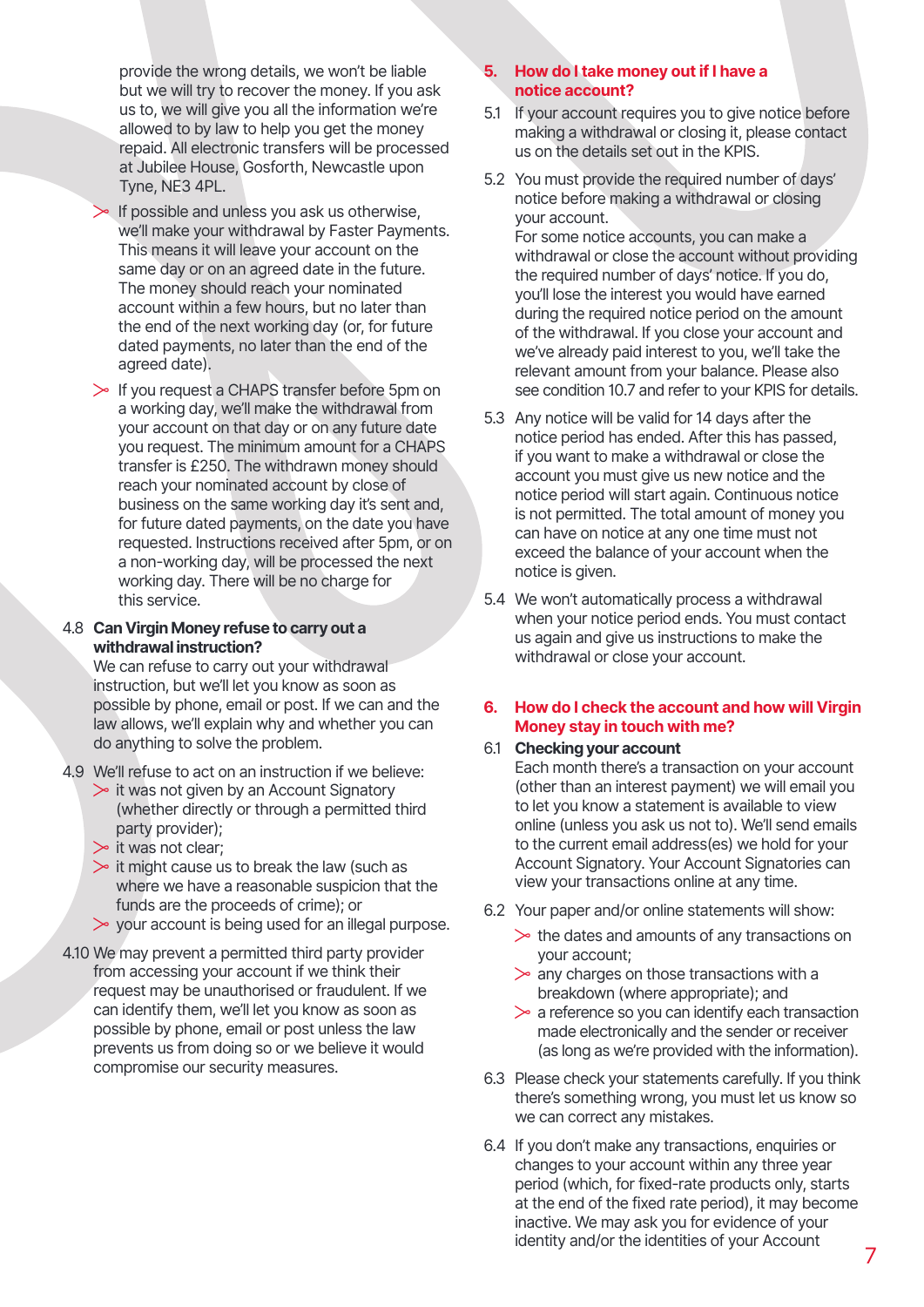Signatory when you attempt to use an inactive account. If postal or email correspondence is returned to us undelivered, we'll flag your account so that no further communications are sent to you until you contact us and we have confirmation of identity. These measures are for security and to protect your funds.

#### 6.5 **Communication**

We'll stay in touch with you by emailing your Account Signatory by phone and/or writing to you at your registered or trading address.

- 6.6 We won't accept requests to post anything to an address that is not your registered or trading address.
- 6.7 At least once a year we'll write to you and/or email your Account Signatory with information we think may be of interest to you.
- 6.8 We'll only ever communicate with you in English.
- 6.9 You must tell us as soon as possible if you change your registered or trading name, registered address, trading address or email address(es) for any of your Account Signatories or your phone number(s). If you don't, we will keep using the old details. We aren't responsible if we fail to contact you or your Account Signatories or we send confidential information to the wrong postal or email address due to you not telling us of any changes to your company information or contact details.

#### **7. What things might affect the account?**

- 7.1 If you've appointed two Account Signatories. either Account Signatory can transact on the account, including withdrawing the full balance and closing the account, without the knowledge or agreement of the other Account holder(s) or Account Signatory, unless you tell us otherwise.
- 7.2 We can stop your use of online banking temporarily for any of the reasons referred to in condition 13.3 or if we have reasonable concerns about:
	- (a) the security of online banking; or
	- (b) the suspected fraudulent or unauthorised use of online banking.

We will inform you beforehand or as soon as possible afterwards by phone, post or email and we will explain why we have done so, unless it would compromise our reasonable security measures or it would be unlawful. We will allow you to use online banking again as soon as possible once the issue has been resolved.

7.3 If you want to make changes to your account – such as changing an Account Signatory, registered address, trading address, nominated account or other details relating to your business – we'll need instructions from you or one or both of your

Account Signatories, depending on the type of change you want to make. You will find the Account Amendment form on our website.

- 7.3.1 If you make a change to your registered or trading name, or to any people with significant control you must notify us in writing as soon as possible.
- 7.4 You, as the Account holder(s) (and, where applicable, both together and separately) are responsible for complying with the terms and conditions of your account and are fully responsible for any money which may become due to us under them. This means we have the right to demand payment of the full amount of any money owed to us, not just a share of it, from you or any one of you.

#### 7.5 **For partnerships (including limited liability partnerships)**:

If any of the partners/members or people with significant control stop being so due to death, bankruptcy, retirement or for any other reason, we must be told as soon as possible, and we will require evidence where applicable.

#### 7.6 **For sole traders:**

If you die, your personal representative will be registered on the account. Once the legal formalities have been completed, your personal representative will be able to give us instructions on your account, although instructions must be in writing and the account must be closed as soon as possible.

#### 7.7 **For a company:**

If any named director or person with significant control leaves the company due to death, bankruptcy, retirement or for any other reason, we must be told as soon as possible. We will require evidence where applicable, and notification of a change of director or person with significant control.

#### 7.8 **For all accounts:**

If an Account Signatory dies we may require documentary evidence according to the circumstances. We'll let you know what we need at the time.

- 7.9 Any account documentation is our property and must be returned to us on request. All account records must only be used in line with these terms and conditions.
- 7.10 You must tell us if the name of the business, any Account holder, Account Signatory or person with significant control changes, and provide confirmation (e.g. original or certified copy of a marriage certificate) before we can change our records.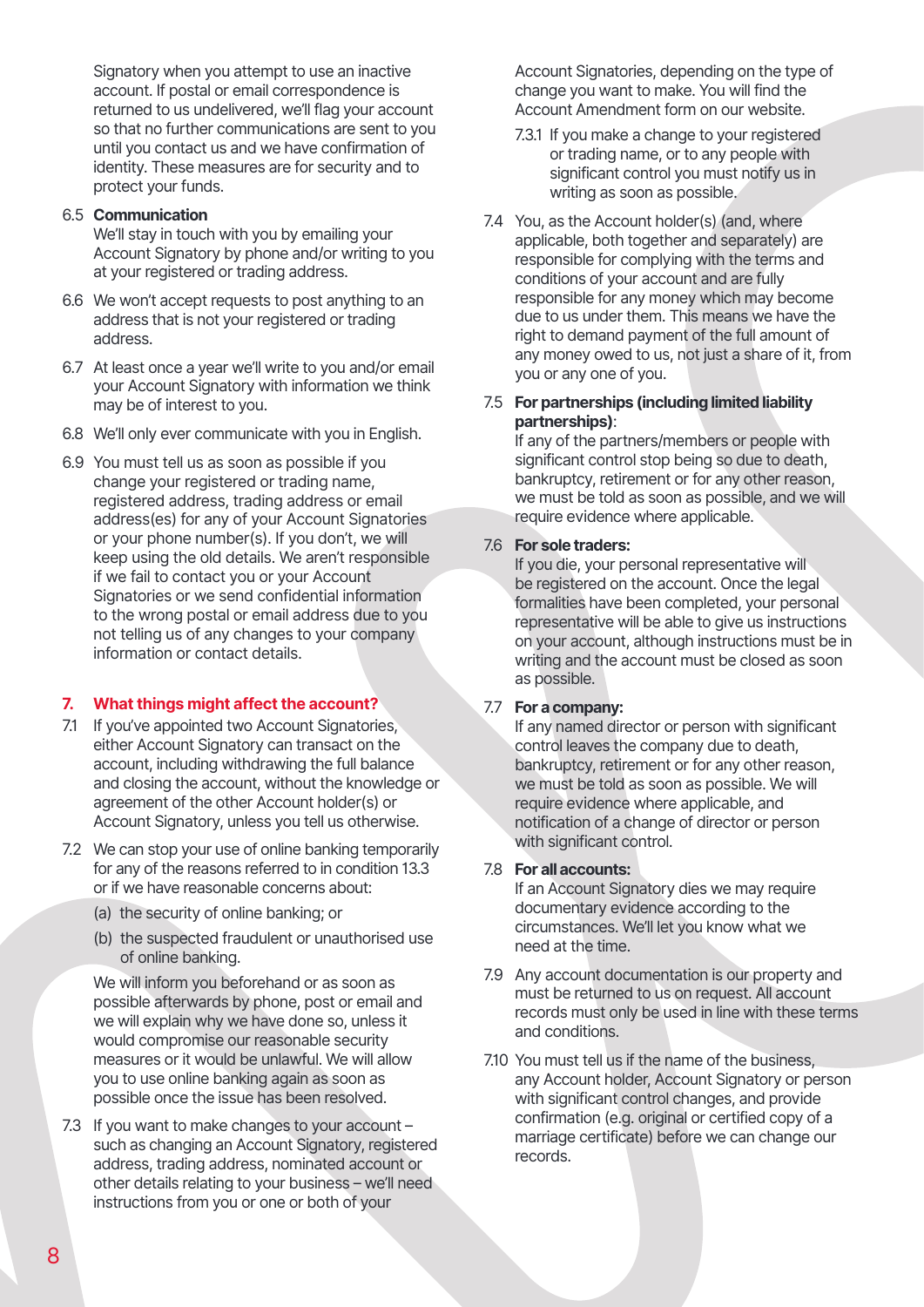#### **8. What interest rates and tax apply?**

- 8.1 You can find details of the interest rates and the date(s) interest is paid in your KPIS. We will calculate interest up to and including this date.
- 8.2 We pay interest 'gross' which means we don't take off tax. However, you may be responsible for paying tax on the interest you have earned. Please get in touch with HM Revenue & Customs if you're unsure.
- 8.3 Electronic transfers will earn interest from the day we receive them.
- 8.4 If you transfer money between accounts with us, interest will be paid as follows:
	- $\triangleright$  up to the day before the transfer in the account you are transferring money from; and
	- $\triangleright$  from the date of the transfer on the account you are transferring money to.
- 8.5 Interest is calculated on the available money in your account at the end of each working day.
- 8.6 You can choose to have interest paid annually or monthly on some accounts. If you change your mind about when you want it paid, we may need to close your account and open a new one for you.
- 8.7 If you've asked us to transfer the interest to your nominated account, we'll do this on the working day interest is paid, but only if the interest is greater than £1.00.
- 8.8 You can find our current interest rates for all our business accounts online at **virginmoney.com,** by contacting one of our Stores, by calling or writing to us at Jubilee House, Gosforth, Newcastle upon Tyne, NE3 4PL.
- 8.9 If you ask us, we'll provide a full explanation of how we work out interest.
- 8.10 We don't issue Certificates of interest paid and tax deducted automatically. However, once you do request one, we will provide them automatically every April the account remains open and, for closed accounts, in the tax year the account is closed.

#### **9. What are the charges?**

- 9.1 We don't apply any charges for standard services on your account.
- 9.2 We don't have to provide you with any non-standard services. However, if we do, we can make a reasonable charge for it but we'll tell you the charge first.

#### **10. Can the terms and conditions, interest rates or charges be changed?**

- 10.1 We can make changes to the terms and conditions of your account for any one or more of these reasons:
	- $\geq$  to take account of changes in technology or the systems we use (including developments in digital banking) and changes we may make in the way we look after your account;
	- $\triangleright$  to meet our requiatory requirements, any change in the law or decision by an Ombudsman, code of practice or regulatory guidance;
	- $\geq$  to make them clearer or more favourable to you or to correct errors;
	- $\geq$  to allow us to harmonise the terms and conditions should we acquire the accounts of, or take over or merge with, another provider of business accounts; or
	- $\geq$  to introduce or remove services or facilities to the account.
- 10.2 We'll give you at least two months' notice in writing before the change(s) take effect. If we don't hear from you during this period, we'll assume you have accepted the changes. In the meantime:
	- $\geq$  If your account is a payment account, you can close or transfer your account at any time without charge.
	- $\triangleright$  If your account is a non-payment account, you can close or transfer your account at any time and without charge during this two-month period if the change is to your disadvantage. If the change is to your advantage, you can close or transfer your account without charge by giving the required notice on your account or, if your account is a fixed rate account, at the end of your fixed rate period.

#### 10.3 **Interest rates**

If you have a fixed rate account, we won't reduce the interest rate during the fixed rate period.

- 10.4 If you have a reference rate or 'tracker' account, we will vary the interest rate 30 days after the reference rate changes.
- 10.5 If you have a variable rate account where the rate can go up or down, we may increase the interest rate at any time, without telling you in advance. We will tell you about any rate increase as soon as possible either by:
	- $\geq$  letter sent to your registered address or trading address;
	- $\triangleright$  email to your Account Signatory;
	- $\triangleright$  displaying a notice in our Stores;
	- $\triangleright$  displaying a notice on our website; or
	- $\rightarrow$  any other appropriate method.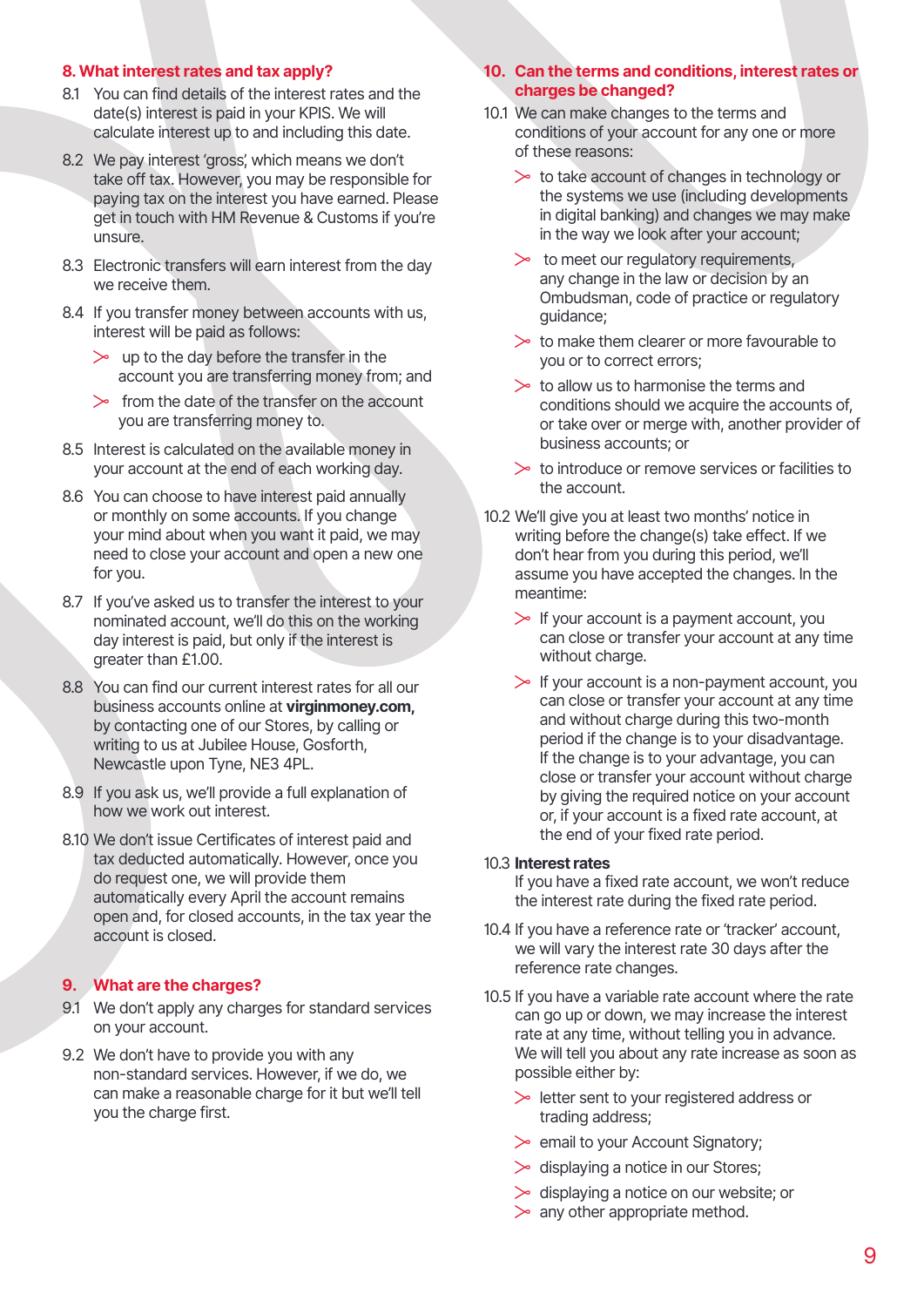- 10.6 We'll respond in a reasonable way to reduce a variable interest rate for any one or more of these reasons:
	- $\geq$  a change in the Bank of England Base Rate (or any other rate that replaces it);
	- $\geq$  a change, or anticipated change, in money market interest rates or the cost to us of money we lend to our borrowers;
	- $\geq$  a change in market conditions or the interest rates paid by other providers of business savings accounts:
	- $\geq$  an actual or reasonably expected change in the costs of providing the account (including our funding costs); or
	- $\geq$  to allow us to harmonise the interest rates we pay should we acquire the accounts of, or take over or merge with, another provider of business accounts.
- 10.7 We'll write to tell you of a reduction in the interest rate on your account in one of the following ways:
	- $\geq$  If you have a payment account, we'll give you two months' notice before the rate reduces. You can close or transfer your account at any time without being charged.
	- $\geq$  If you have a non-payment account that isn't also a notice account, we'll give you at least 14 days' notice before the rate reduces. You can close or transfer your account within 30 days from the date of the notice without being charged.
	- $\triangleright$  If you have a notice account, we'll give you at least 14 days' notice plus the same notice as the notice period on your account before the rate reduces. We'll also send you a reminder of the reduction no more than 14 days before the rate reduces. You can close or transfer your account by giving your usual notice period but if you give us less notice than your notice period (if your account allows) you will lose the interest you would have earned during the notice period on the amount of the withdrawal. If we've already paid that interest to you, we'll take the relevant amount from your balance. Please see your KPIS for details.

If we don't hear from you during the notice period we'll assume you've accepted the changes.

#### **Changes to charges**

10.8 We can introduce new charges or vary existing charges because our administration costs and charges for doing the work or providing the service have changed or we reasonably believe they are likely to change.

10.9 If we change any of our charges:

 $\geq$  if your account is a payment account, we'll write to tell you at least two months in advance of making any changes. You can close or transfer your account at any time without charge. If we don't hear from you, we'll assume you've accepted the changes.

 $\geq$  if you have a non-payment account and we're introducing a new charge or increasing an existing charge, we'll give you at least 30 days' notice before the change. You can close or transfer your account at any time and without charge during this period. If we don't hear from you during this period, we'll assume you've accepted the changes.

You can find out if we've reduced our charges at any time by going online, calling us or visiting one of our Stores.

- 10.10 We will only increase a charge for one or more of these reasons:
	- $\triangleright$  if we reasonably need to make the change in order to manage our business prudently and/ or reasonably profitably by responding to changes or expected changes in the costs we incur or expect to incur in delivering our products or services or other costs which are outside our control and/or external circumstances affecting our business;
	- $\geq$  to respond in a reasonable way to any change in law or decision by an Ombudsman, code of practice or regulatory guidance or changes in the regulatory system governing us; or
	- $\geq$  to allow us to harmonise the service charges should we acquire the accounts of, take over, or merge with another provider of business accounts.

#### **11. How do I keep the account safe?**

In this condition 11, where applicable, references to 'you' include the Account Signatory and you as the Account holder.

- 11.1 Each Account Signatory is provided with unique personalised security features so they can operate the account online. Each Account Signatory is able to operate and transact on the account independently of any other Account Signatory.
- 11.2 You should keep your account safe by taking all reasonable steps to keep your account details, personalised security features and any passwords safe. You must tell us straightaway by calling us at any time on **0800 012 1440** (free of charge) (**+44 191 279 3244** if calling from abroad) or in Store if you think any account documentation, details, personalised security features or passwords have been lost or stolen, you think they may be misused by someone or if someone who isn't a permitted third party provider or an Account Signatory knows any passwords or personalised security details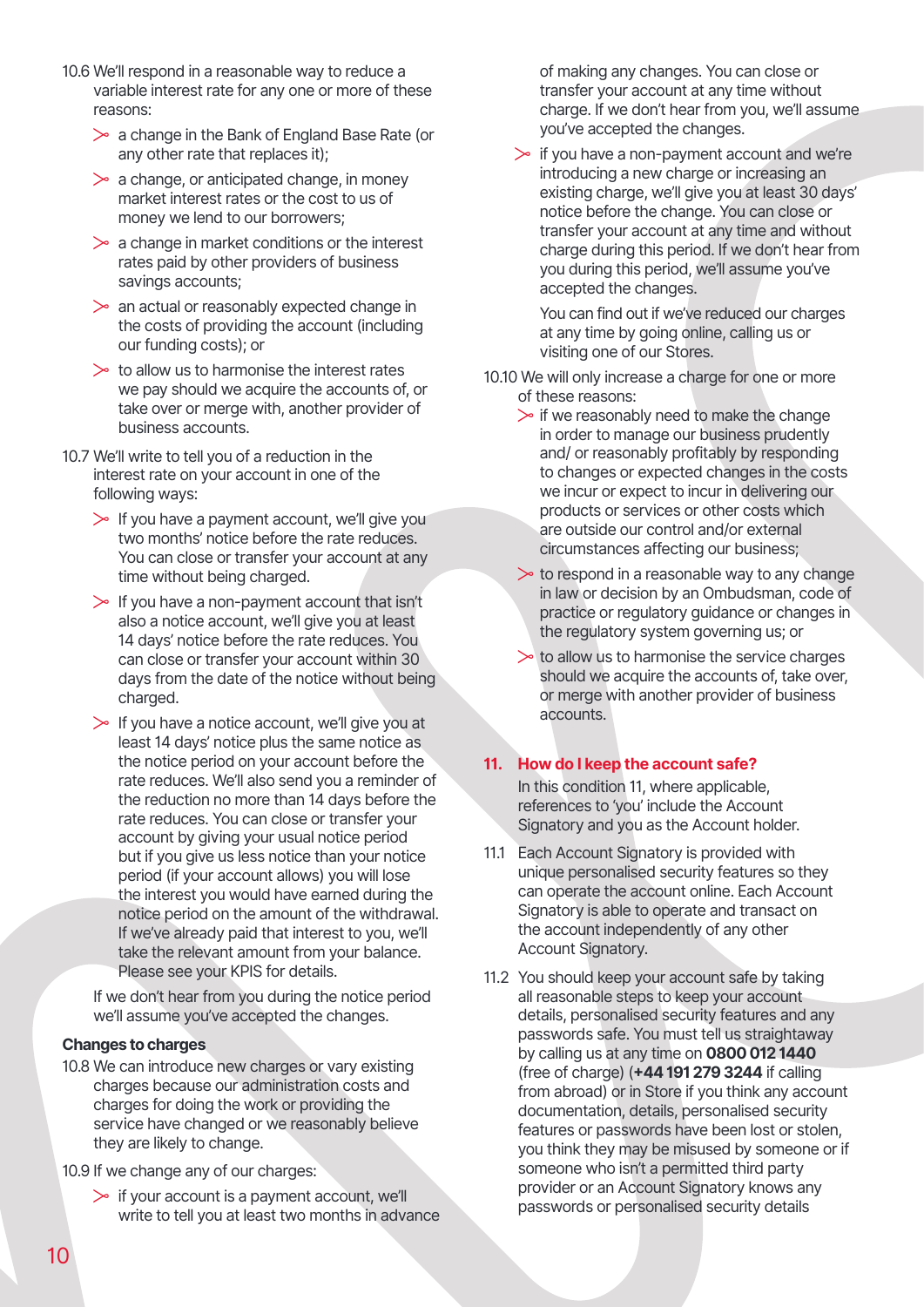relating to the account. You must give us all information you have about the loss, theft or misuse. We may also give information to the police.

- 11.3 You should not share your account details or other security information with anyone, other than a permitted third party provider to the extent needed to operate the services they provide to you. Take care when storing or disposing of information about your account.
- 11.4 If your Account Signatories can't operate your account due to a physical or mental illness or incapacity, we may, subject to the conditions, authorities and checks we consider appropriate, allow you to appoint a replacement Account Signatory. Please contact us for further information if this applies.
- 11.5 Unless the law prevents us from doing so, we'll contact you by phone, email or post if we need to tell you about suspected or actual fraud or a security threat to your account.
- 11.6 If the account is held in your own name, you can't change the account to another account holder. The account must be closed and a new account opened in the name of the new account holder.

#### **12. What if the account isn't used or Virgin Money is unable to contact me?**

- 12.1 We participate in the unclaimed assets scheme established under the Dormant Bank and Building Society Accounts Act 2008. This means if there's been no activity on your account, or we have received no contact from you regarding your account for at least 15 years, we can close your account and may transfer the balance plus any interest to the Reclaim Fund Limited, depending on the type of business you have. The Reclaim Fund Limited is a not-for-profit reclaim fund authorised and regulated by the Financial Conduct Authority. You retain the right to reclaim your money at all times – please contact us for more information.
- 12.2 Your account will become 'dormant' if you don't make any transactions or contact us within a three year period (or three years after maturity of a fixed rate account). We will ask you to confirm your identity if you try to use a dormant account.

#### **13. When can Virgin Money close the account?**

- 13.1 We can close your account after giving you at least two months' notice by letter or email.
- 13.2 We can close your account without telling you where your account has:
	- $\geq$  a £0 balance for a consecutive period of 180 days or more; or
	- $\geq$  the balance is less than £1 for 365 consecutive days or more. Any money in your account will be donated to our corporate charity. You keep the right to reclaim your money from us at any time – please contact us for further information.
- 13.3 We can close your account without notice if we've been unable to confirm your identity or the identity of any of your Account Signatories, Account holders, beneficial owners, directors, people with significant control or senior management or we reasonably believe that:
	- $\triangleright$  your Business is insolvent or in administration;
	- $\rightarrow$  you or your Account Signatories have been abusive or threatening to our team;
	- $\triangleright$  you aren't eligible for the Account;
	- $\geq$  the security of the account has been compromised;
	- $\geq$  you or your Account Signatories have given us false or incomplete information in connection with the account;
	- $\triangleright$  your Business is no longer domiciled in the UK;
	- $\geq$  any of your Account Signatories, Account holders, beneficial owners, directors or senior management ceases to be UK resident for tax purposes;
	- $\triangleright$  vour account is being or has been used illegally; or
	- $\rightarrow$  you or your Account Signatories have breached the terms and conditions of your account.
- 13.4 If we close your account we'll repay the money in the account to you, together with all interest. If your identity hasn't been confirmed, we must return the money to the account the funds came from.
- 13.5 We can close your existing account and open a new one if the security of your account has been compromised.
- 13.6 We can move your account to another business savings account with us if we believe it's appropriate for you or there are good commercial reasons for doing so – for example, if we decide to stop offering your particular type of account. In these circumstances, we'll give you at least two months' notice. You will be free to close your existing account at any time and without charge during this two-month period. After this time we will assume you have accepted the change.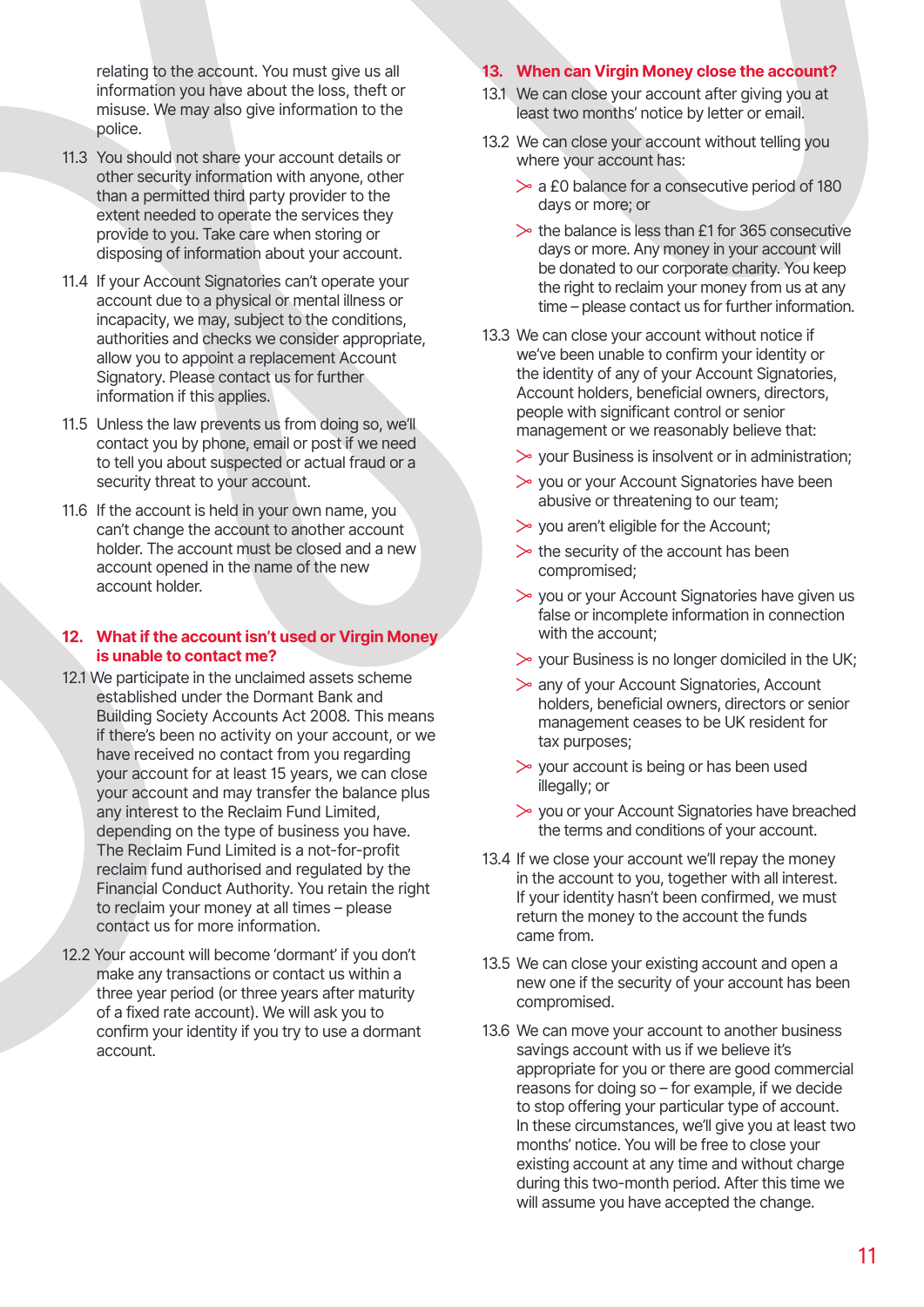#### **14. When can I close the account?**

- 14.1 Except where your KPIS says otherwise, you can close your account without charge within 14 days of opening it by one of your Account Signatories closing it online or by you contacting us by phone or post. You are entitled to any interest earned during this time. If you don't tell us within 14 days that you want to close your account, this agreement will continue.
- 14.2 You can close your account at any time unless information on your KPIS states otherwise.

#### **15. What if there is an unauthorised or defective transaction on the account?**

- 15.1 If a payment on your account wasn't properly authorised, unless you're responsible for any losses under condition 16.1, we'll refund the payment. Any charges and interest you have missed out on (from the date the payment was taken from your account) will also be refunded so it's as if the payment didn't happen. Once we are aware of the unauthorised payment, we'll refund you by the end of the next working day unless we have good reason to believe that you have acted fraudulently.
- 15.2 If we don't carry out a payment correctly, we'll refund the payment as soon as possible after we become aware of the problem, so that it's as if the payment didn't happen. We'll also refund any charges you've paid and pay you any interest you've missed out on (from the date the payment was taken from your account). We won't do this where we can show the payment was received by the bank you asked us to send the payment to (in which case they will be responsible). If you ask us to, we'll try to trace the payment immediately and tell you the outcome. We won't charge you for this.
- 15.3 If a payment is received late by the bank holding your nominated account and you ask us to, we'll ask your nominated bank to correct the amount of interest on the nominated account so it's as if the payment was received on the correct date.
- 15.4 If we receive a payment for you and we don't apply it to your account correctly, we'll immediately apply it to your account after we become aware of the problem. We'll also pay you any interest you've missed out on (from the date the payment should have been applied to your account) and refund any fees we've charged.
- 15.5 If you want to claim a refund from us for an unauthorised or incorrect payment, you must tell us as soon as possible and no later than 13 months after the date of the payment. You should always contact us for a refund even if you gave the instructions for the payment through a permitted third party provider.

#### **16. Who is responsible for any loss on the account?**

- 16.1 You will be responsible for all losses for any unauthorised transaction on your account where you or your Account Signatory and or directors, partners, members, employees or other persons working for the Business have:
	- $\triangleright$  acted fraudulently; or
	- $\triangleright$  intentionally, or with gross negligence, failed to comply with the terms and conditions relating to the issue, use or safety of your account records or your Account Signatories' personalised security details and/or your or their obligations to notify us of their loss, theft or misuse.

If your Business is a partnership and you are responsible for losses under this condition 16.1, all partners are responsible for those losses individually and together so that each is fully liable to us for the maximum amount.

- 16.2 Except where you (or your Account Signatory and or directors, partners, members, employees or other persons working for the Business) have acted fraudulently, you are not responsible for any losses regarding any unauthorised transactions on your account:
	- $\triangleright$  before your Account Signatory receives their online personalised security details;
	- which happen after you or your Account Signatory have notified us of the loss, theft or misuse of their online personalised security details;
	- $\triangleright$  where we haven't provided appropriate ways for you to notify us; or
	- $\triangleright$  where we haven't asked for suitable identification and we are required to by law.
- 16.3 We won't be responsible for any financial loss or damage as a result of:
	- $\geq$  our having acted on your instructions or the instructions of your Account Signatory;
	- $\triangleright$  your instructions or those of your Account Signatory being incorrect; or
	- $\triangleright$  you or your Account Signatory telling someone else other than a permitted third party provider their personalised security details.
- 16.4 We won't be responsible for any financial loss or damage that:
	- $\geq$  does not arise directly from the matters for which we are responsible;
	- $\ge$  is due to abnormal circumstances beyond our reasonable control, which would have been unavoidable despite all efforts to the contrary;

or

 $\triangleright$  arises from us complying with legal requirements (including compliance with money laundering regulations).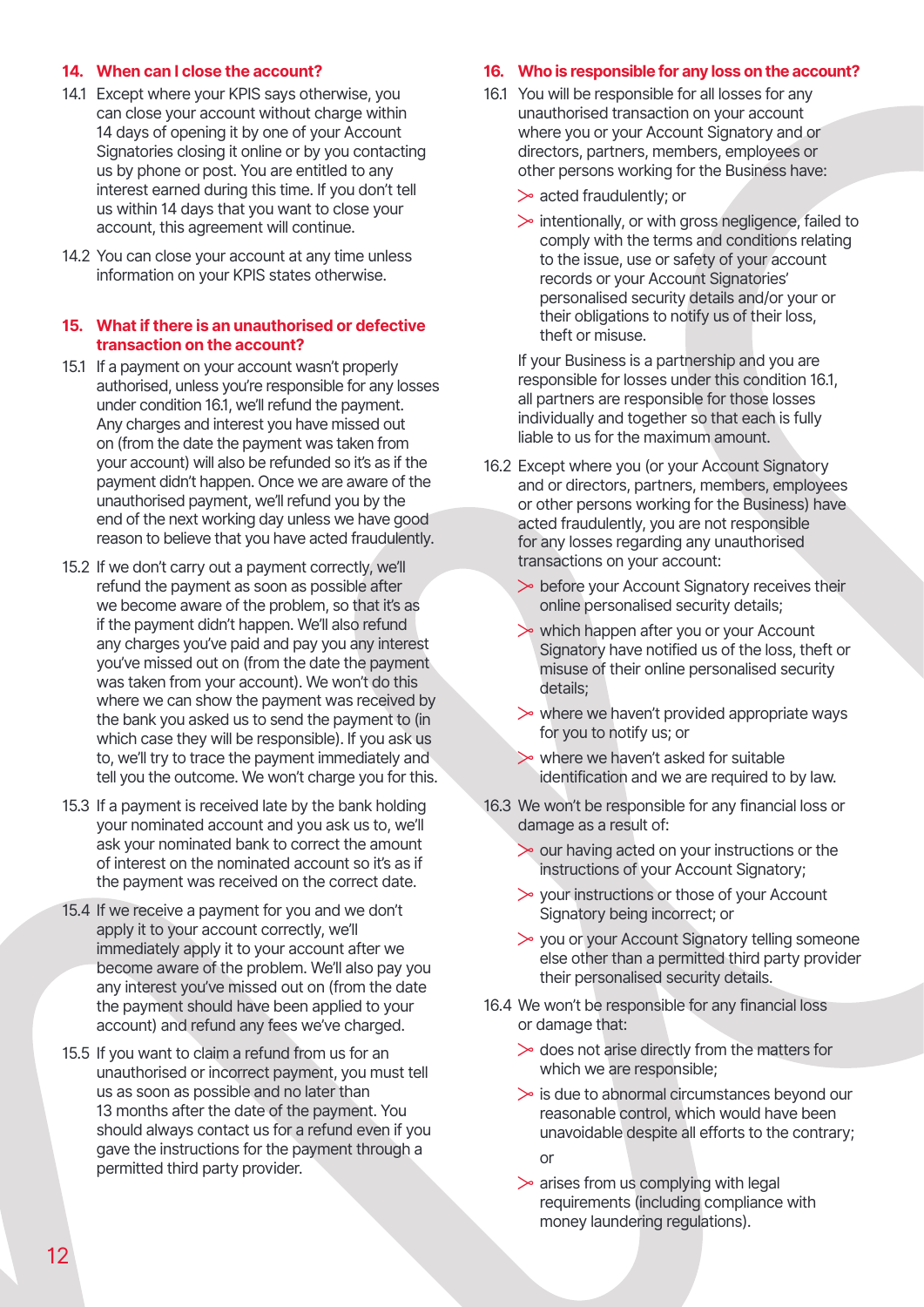16.5 In this condition 16 where we refer to things being beyond our reasonable control, this would include, but isn't limited to, strikes, industrial action or the failure of equipment or power supplies.

#### **17. Can my money be used to repay other debts?**

We can use the money from any account you have with us to reduce or repay debts you owe us. For example, if you're overdrawn on another account or owe us money, either in your own name or jointly with another person.

#### **18. What is the governing law?**

- 18.1 English law applies to this agreement and any matters will be dealt with by the courts of England and Wales. If your registered address is in Scotland, Scots law applies and any matters will be dealt with by the Scottish courts. If your registered address is in Northern Ireland, Northern Ireland law will apply and any matters will be dealt with by the Northern Irish courts.
- 18.2 If you don't keep to these terms and conditions and we decide not to take action, this doesn't prevent us from taking action if you repeat this in the future.
- **19. How does Virgin Money handle questions and complaints?**
- 19.1 We recognise sometimes things go wrong, so if you're unhappy with something please let us know so we can look into the issue.

You can contact us in the following ways:

**Visit** your local Store;

**Call** us on 0345 606 7687\* or +44 191 279 3244 if calling from abroad;

**Write** to us at: Customer Relations Team, Virgin Money, Jubilee House, Gosforth, Newcastle upon Tyne NE3 4PL; or

**Email:** customerrelations@virginmoney.com

19.2 If we can't resolve your complaint to your satisfaction, you may have the right (depending on the size of your Business) to refer it to the Financial Ombudsman Service (FOS), which provides independent assessment of complaints.

**Address:** Financial Ombudsman Service, Exchange Tower, London E14 9SR **Phone:** 0800 023 4567

**Email:**

complaint.info@ financial-ombudsman.org.uk

**Website:** financial-ombudsman.org.uk

19.3 A copy of our Internal Complaints Procedures leaflet is available on request.

#### **20. Who are we regulated by?**

- 20.1 We're authorised by the Prudential Regulation Authority and regulated by the Financial Conduct Authority and the Prudential Regulation Authority.
- 20.2 We're entered in the Financial Services Register under number 121873